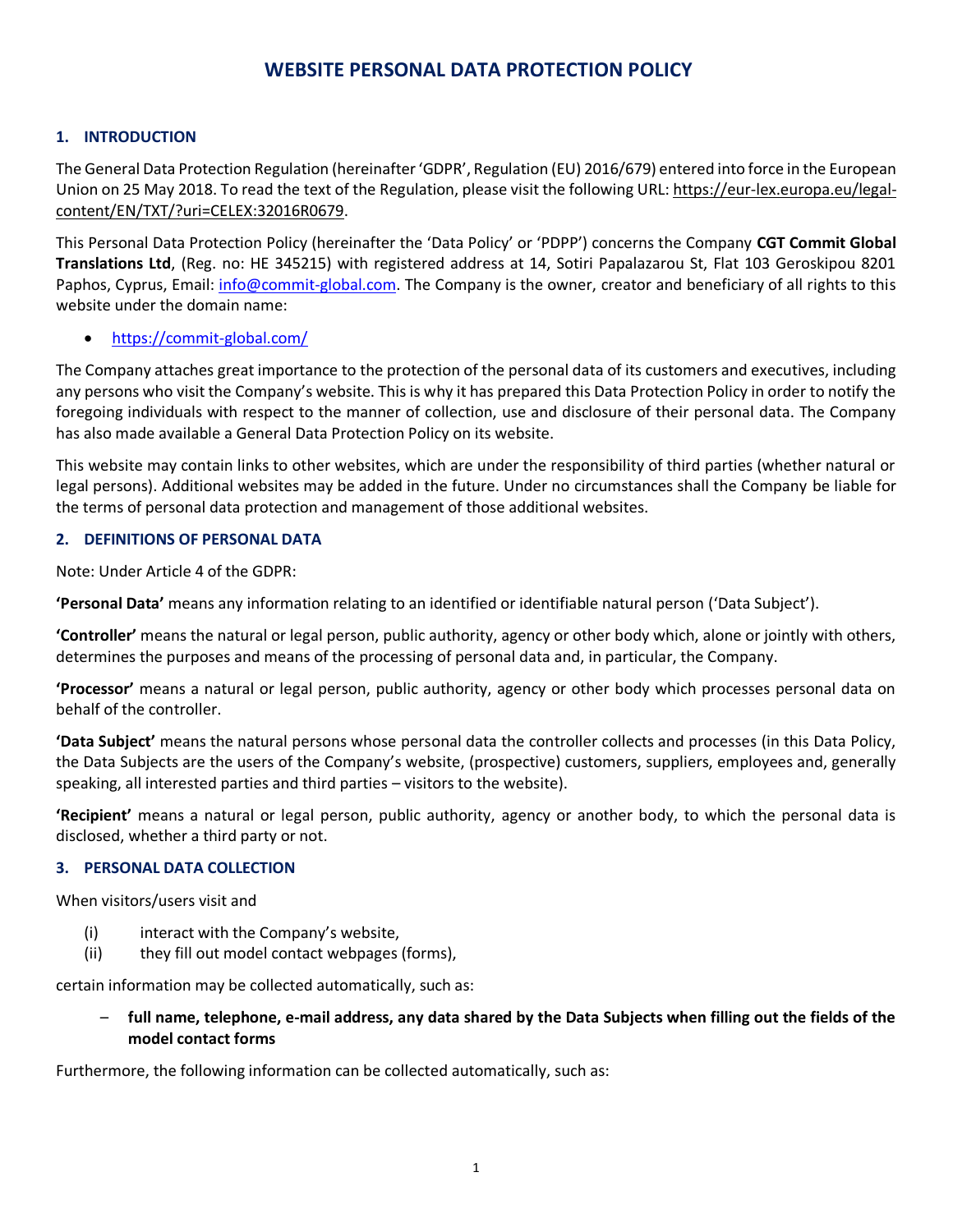- **the user's IP address;** The IP address is determined by the connection provider through which visitors/users access the Internet and, subsequently, the website. The IP address is retained solely for legal reasons.
- **type of browser and operating system;**
- **websites and links clicked on within the webpage;**
- **basic server connection information;**
- **information collected through software such as HTML cookies, Flash cookies, web beacons and other similar technologies.**

## **4. PURPOSE OF PERSONAL DATA PROCESSING**

The personal data collected by the Company are used for purposes concerning:

(a) the fulfilment of the corporate objective, i.e. the provision of its services;

(b) the provision of information on the Company services and, in general, its promotion; and

(c) the generation of statistics relating to the use of this website.

In particular, the Personal Data collected by the Controller's website and stored in the relevant database is intended to be used for the purposes set out above, i.e.:

- **1.** to respond to requests/queries submitted through the model contact forms;
- **2.** to enable the management of the website and any form of communication;
- **3.** to enable the dispatch of newsletters or notifications following a relevant choice by users.

For the purpose under (1) the **legal basis of the processing** is the performance of a contract or the taking of measures at the pre-contractual stage depending on the nature of the request / query submitted.

For the purpose under (2) **legal basis of the processing** is the fulfillment of the legal interests of the Controller consisting in the smooth operation of their website and, in that respect, in the adequacy of their online presence.

For the purpose under (3) **legal basis of the processing** is the consent of the Subject during any data entry. The Company shall ensure that, in this restricted case, the consent granted by the Data Subject meets the conditions set forth in the GDPR and the national legislation on Personal Data Protection.

In line with the General Personal Data Protection Policy of the Company, the data of the users who have contacted the Company shall be kept on the Company's servers for a period of ten (10) years from the date of entry.

### **5. DATA RECIPIENTS AND PURPOSE OF TRANSFER**

The personal data of the users of the Company's website are transferred to the Company associates and/or subcontractors, but always under conditions that fully ensure that the personal data of Data Subjects do not undergo any unlawful processing, i.e. processing other than the purpose of the transfer. The main recipient of users' personal data is:

**(a)** The company that has undertaken to provide development and maintenance services for this website, including its hosting services. The company in question shall be the 'Processor' within the meaning of Article 4(f) 8 of the GDPR

# **6. CONFIDENTIALITY**

Competent Company executives have been appointed to access the personal data of website users and are bound to observe secrecy and confidentiality. Unauthorized access is prohibited. Furthermore, the Processors appointed by the Company have agreed and are contractually bound to observe secrecy, to refrain from sending personal data to third parties without the permission of the Company, to take appropriate security measures and to comply with the legislative framework for the protection of personal data.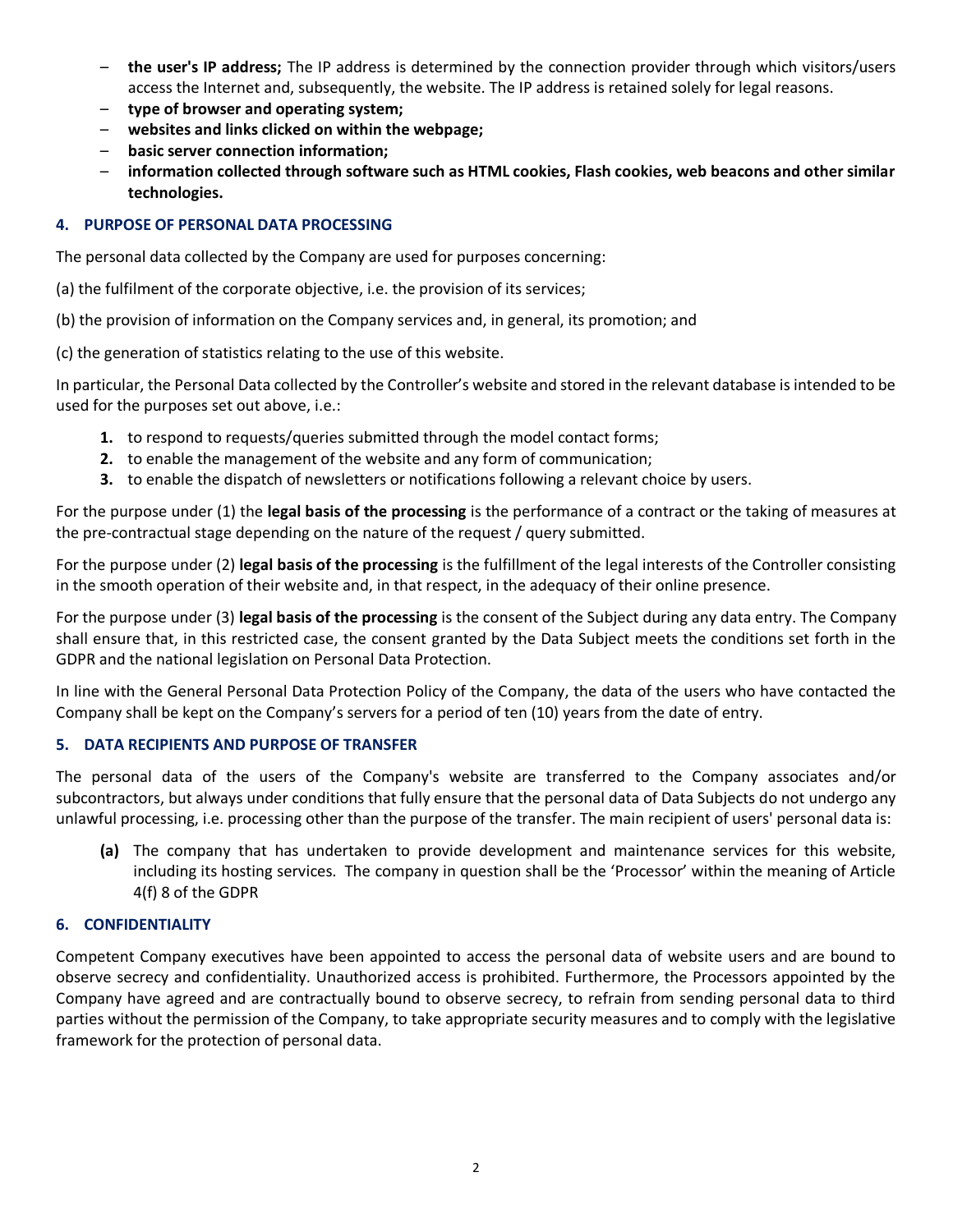The Company shall not sell or otherwise transfer or make public the personal data of visitors/users of its website to third parties, excluding the aforementioned recipients, without the visitors'/users' consent, except where legal requirements apply in that respect, and solely to the competent Authorities.

The personal data kept may be disclosed to the competent judicial, police and other administrative Authorities, following a lawful request on their part and in accordance with the applicable legal provisions. Furthermore, in the event of a legal prosecutor's or Service order or official preliminary investigation, the Company has the right to make the relevant data immediately available to the corresponding Service.

The Company shall not transfer personal data of users to any third country or international organization.

The website may offer the ability to share content on Social Networks and other related tools that allow users to share the actions on the Website/Application to other applications, websites or mass media, and vice versa. The use of such features allows the exchange of information with the users' friends or the general public, depending on the settings they have made in their personal profiles. Users/visitors are requested to consult the privacy policies of the social networking services for further information on how they handle their data.

## **7. TRANSFER AND STORAGE OF PERSONAL DATA**

The personal data of Data Subjects are transferred or transmitted through electronic systems; such data are transferred in encrypted format.

Data is stored on the Company servers located on its premises or on servers rented by the Company for the same purpose which are located within the European Union.

### **8. DATA SUBJECT RIGHTS**

As the Controller and in full compliance with the provisions of the GDPR, the Company satisfies and facilitates the exercise of the following rights of the Data Subjects:

#### **8.1. Right of access**

The Data Subjects shall have the right to be notified at any time by the Company of whether it processes their personal data and, if so, to request to be informed about the purpose of processing, the type of Data processed, to whom they are transferred, how long they are stored and whether there is automated decision-making. In addition, the Data Subjects shall be granted access to such personal data without undue delay.

### **8.2. Right to rectification**

The Data Subject have the right to obtain from the Company the rectification of inaccurate or outdated personal data concerning him or her. He or she shall also have the right to demand that incomplete personal data be supplemented with a supplementary statement, among other things. Furthermore, the Company shall communicate any rectification of personal data to each recipient to whom the personal data have been disclosed. This obligation shall not apply where the provision of such information proves impossible or would involve a disproportionate effort. The Company shall notify the Data Subject of the recipients in question, upon request.

#### **8.3. Right to erasure**

The Data Subject shall have the right to request from the Company the erasure of personal data concerning him or her, if they are no longer necessary in relation to the foregoing processing purposes and under the conditions of Article 17 GDPR.

### **8.4. Right to restriction of processing**

The Data Subject shall have the right to request from the Company restriction of processing of the personal data concerning him or her. Where the processing of personal data has been restricted, such personal data shall, with the exception of storage, be processed solely if specific exceptions apply.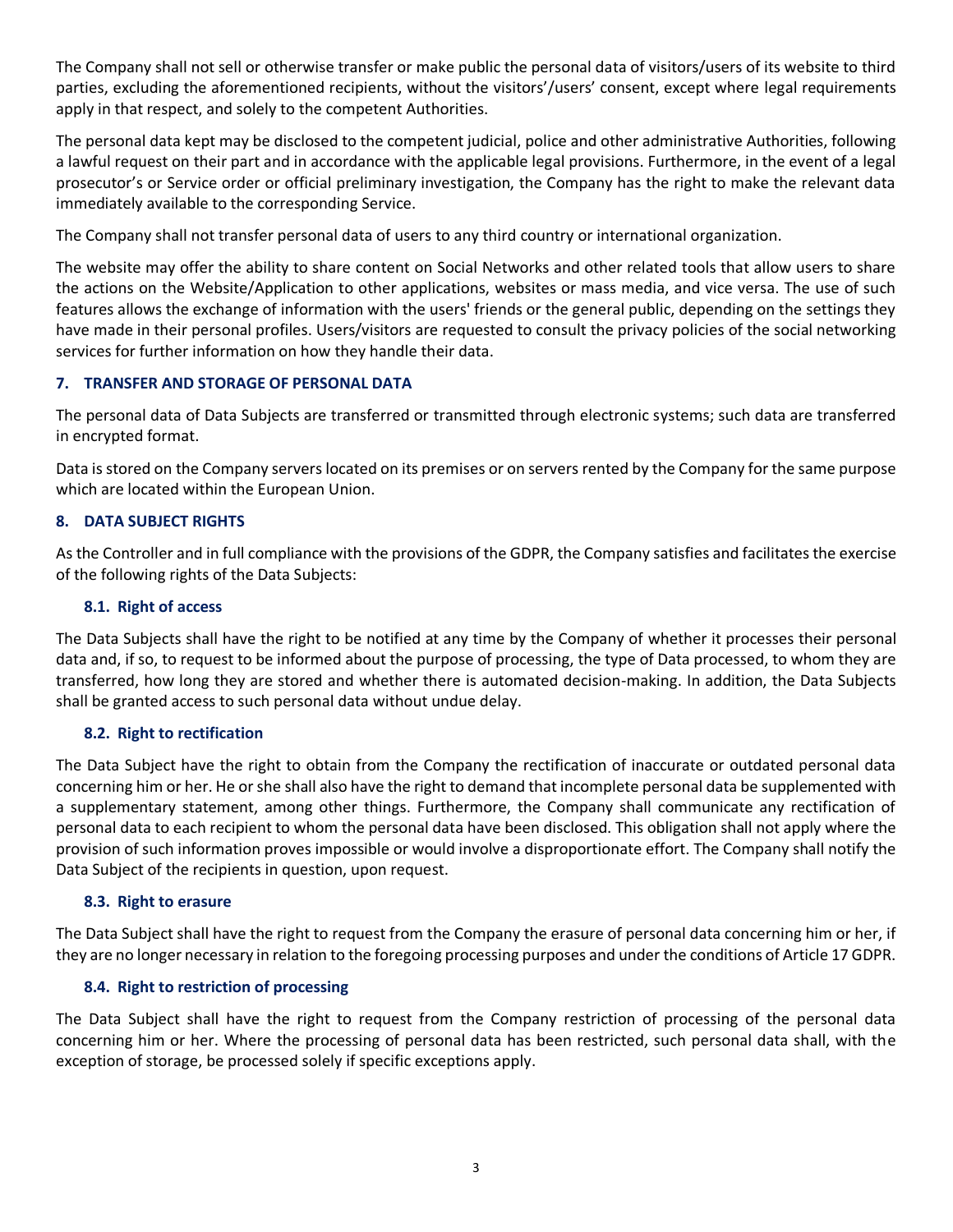### **8.5. Right to data portability**

The Data Subject shall have the right, under the conditions of Article 20 GPDR to receive the personal data concerning him or her, which he or she has provided to the Company in a structured, commonly used and machine-readable format.

## **8.6. Right to object**

The Data Subject shall have the right to object on grounds relating to his or her particular situation, at any time, to the processing of personal data concerning him or her, under the conditions of Article 21 GDPR. Once the right to object has been exercised, the personal data shall no longer be processed, unless it can be demonstrated that there are compelling, legitimate grounds for the processing which override the interests, rights and freedoms of the Data Subject or for the establishment, exercise or defense of legal claims. The Company guarantees that if the Data Subject objects to the processing of data concerning him or her, it shall no longer process such data unless it demonstrates compelling legitimate grounds for the processing which override the interests, rights and freedoms of the Data Subject.

## **8.7. Automated individual decision-making, including profiling**

The Company does not make automated individual decisions at this time. In any event, and if in the future the Company decides to proceed with automated individual decision-making, the Data Subject shall have the right to object to a decision based solely on automated processing, including profiling, as that decision produces legal effects concerning him or her, or similarly significantly affects him or her.

## **9. Satisfaction of rights**

## **Overall, the Company ensures that:**

- **1.** there are procedures allowing the Data Subjects to easily exercise their rights in order for all the actions required to be taken immediately;
- **2.** the Company shall respond to a request submitted by the Data Subject without undue delay and within a maximum of thirty (30) calendar days. Should it be unable to satisfy a right exercised by the Data Subject, the Company shall ensure that specific, sufficient and comprehensive reasoning is provided.
- **3.** Except in the case of manifestly unfounded or excessive requests, all issues relating to the satisfaction of the rights of Data Subjects shall be taken at no cost to the Subjects.

If the Data Subjects consider that the processing of their personal data infringes the regulatory framework in force for the protection of personal data, they shall have the right to lodge a complaint with the Office of the Personal Data Commissioner (postal address: 1, Iasonos St, 1082 Nicosia, PO Box 23378, 1682 Nicosia, Telephone: +357 22818456, Fax: +357 22304565, Email: [commissioner@dataprotection.gov.cy](mailto:%20commissioner@dataprotection.gov.cy) 

# **10. POLICY FOR 'COOKIES' PROGRAMS**

# **10.1. General**

The Company's website uses 'Cookies' software in compliance with current legislation. 'Cookies' are small text files containing information and stored on the user's computer (or on other devices with Internet access, such as a smartphone or tablet) when visiting a web page. 'Cookies' do not harm a user's computer or the files stored thereon. Without cookies, it would be impossible to store a user's personal preferences.

'Cookies' help collect information necessary to measure the effectiveness of websites, to improve and upgrade their content, to adapt it to the demands and needs of users, and to measure the effectiveness of the presentation and promotion of the website on third-party websites. **The 'Cookie'-type files used on the Company's website do not collect information that personally identify users and are not made aware of any document or file stored on users' computers.**

The information collected by the 'Cookies' may include the type of browser used by a user, the type of computer, the operating system, the internet service providers and other such information. Moreover, the information system of the website automatically collects information concerning the sites visited by a user and links to third-party websites that may be found on the Company's website.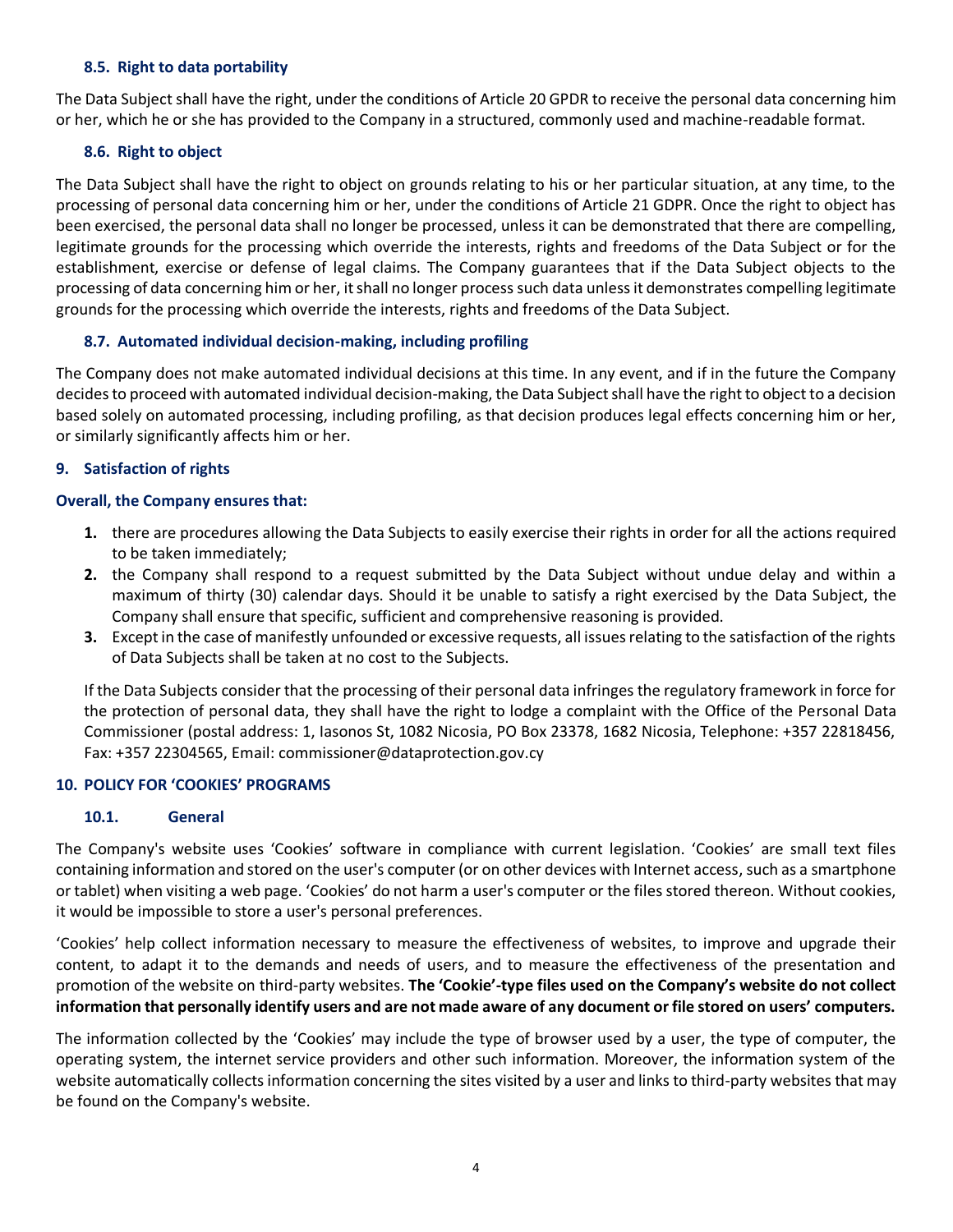### **10.2. Which 'Cookies' are used by the Company**

The Company's website, much like all websites, use 'cookies' to operate smoothly and serve users as much as possible. The four categories of cookies used are outlined below:

## **A) Necessary cookies**

'Necessary Cookies' help to make the website useful, enabling basic functions such as page navigation and access to secure areas of the website. The website cannot function properly without these cookies.

## **B) Preference cookies**

'Preference Cookies' enable the website to remember information that changes the way the website behaves or looks, such as the preferred language or region that the user is in.

# **C) Statistics Cookies**

Statistics cookies help website owners to understand how visitors interact with websites by collecting and reporting information anonymously.

### **D) Marketing Cookies**

Marketing Cookies are used to track the visitors of a website. The intention is to display ads that are relevant and engaging to them (visitors) and therefore more valuable to third party publishers and advertisers.

#### **Cookies we use**

| <b>Cookies</b>  | <b>Cookie Purpose Description</b>          | Opt-Out Link/More details regarding specific privacy policy |
|-----------------|--------------------------------------------|-------------------------------------------------------------|
|                 | We use Google Analytics to understand      | https://tools.google.com/dlpage/gaoptout                    |
|                 | how our media campaigns work and how       |                                                             |
| Google          | you interact with our website in order to  |                                                             |
| Analytics       | improve the user experience.               |                                                             |
|                 | Google tracking cookies enable us to       | https://support.google.com/ads/answer/2662922?hl=en         |
|                 | understand if you complete certain actions |                                                             |
|                 | on our website(s) after you have seen or   |                                                             |
|                 | clicked through one of our adverts served  |                                                             |
|                 | via Google. Based on the content you have  |                                                             |
|                 | engaged with on our websites Google are    |                                                             |
| Google tracking | able to deliver some targeted adverts      |                                                             |
| cookies         | across other Google partner websites.      |                                                             |
|                 | Facebook helps you stay in touch with      | https://en-gb.facebook.com/help/568137493302217             |
|                 | your network through their website/        |                                                             |
|                 | mobile application. We make it easier for  |                                                             |
|                 | you to share any content of interest on    |                                                             |
|                 | Facebook and sometimes, we may present     |                                                             |
|                 | with some targeted adverts on Facebook     |                                                             |
|                 | based on your engagement with our          |                                                             |
| Facebook        | website(s).                                |                                                             |
|                 | The LinkedIn insight tag allows us to      | https://www.linkedin.com/help/lms/answer/65521/the-         |
|                 | perform campaign reporting and unlock      | linkedin-insight-tag-overview?lang=en                       |
|                 | valuable insights about website visitors   |                                                             |
|                 | that may come via the campaigns we run     |                                                             |
| LinkedIn        | on LinkedIn.                               |                                                             |
|                 | We embed videos or insert links to videos  | https://support.google.com/ads/answer/2662922?hl=en-        |
| YouTube         | from YouTube on our website(s). As a       | <b>GB</b>                                                   |